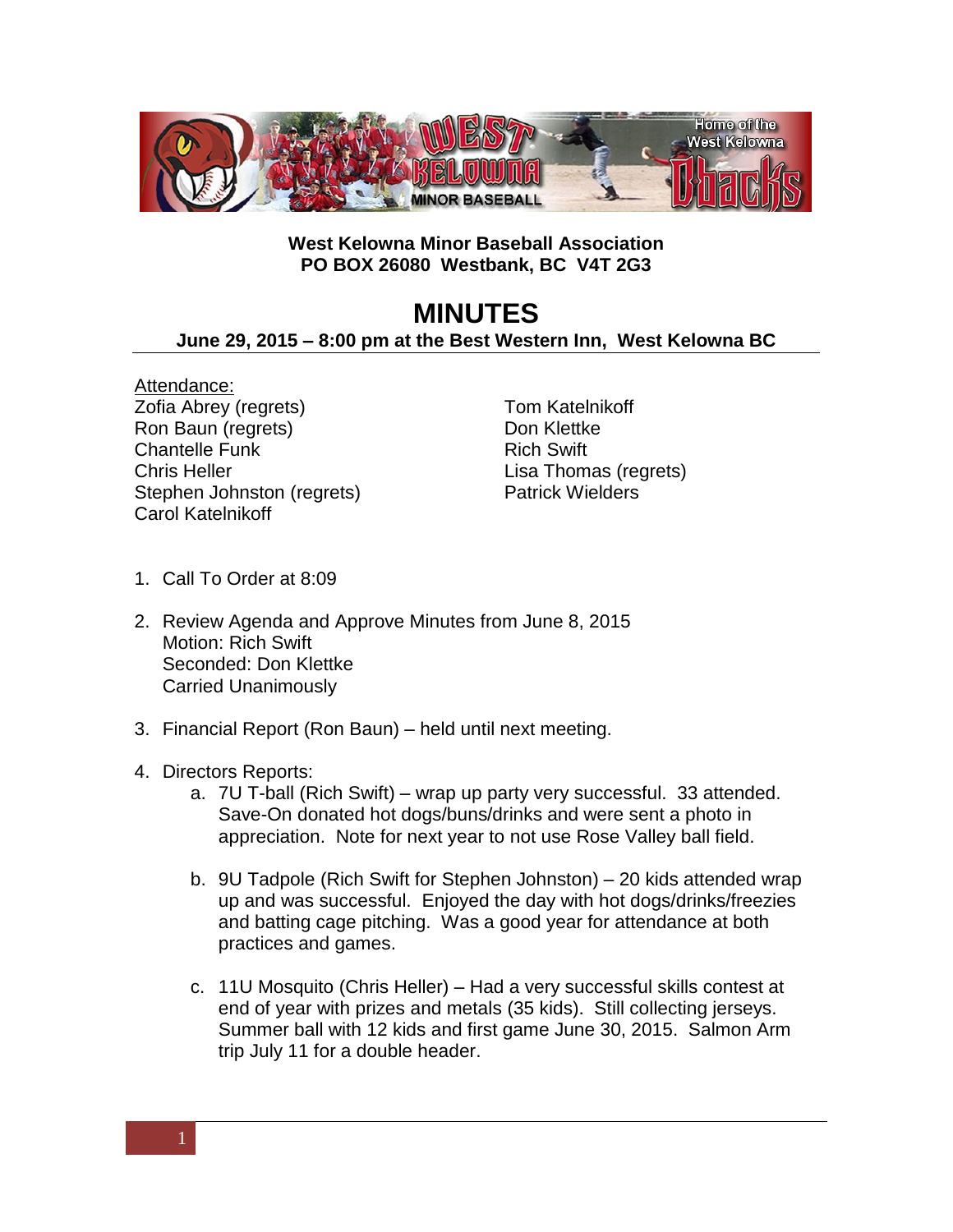d. 13U Pee Wee (Patrick Wielders) – Spring wrap up – AA tournament in Kamloops and came in  $6<sup>th</sup>$ . Single A playoffs played in semi-finals and lost to Summerland with individual team wrap-ups.

Valley of Champions (VOC) Chargers: The AA merge team with Rutland (6 Rutland 1 Vernon and 6 WK players) will go to Kamloops for tournament next weekend.

We have a Single A team based out of WK. Formed the team too late to get into any tournaments. Suggest that as an Association we can reserve spots in tournaments earlier in the year. Also suggestion that an option added to registration to capture potential interest in SummerBall.

- e. 15U Bantam (Carol Katelnikoff) Players get along very well. No windup this year.
- f. 18U Midget (Tom Katelnikoff) Two teams with a good season. Withdrew from the final Kamloops tournament as it was cost-prohibitive. AAA is in  $5<sup>th</sup>$  place right now with provincial tournament the weekend prior to August long weekend.

Motion to support 2 players registered with WKMBA at \$100/each to play in the 16U elite team tournament in Northern California (VOC has contributed \$500/each). Motion: Tom Katelnikoff Seconded: Don Klettke Carried Unanimously

- g. 1st Vice President (Don Klettke) thanks everyone for your work.
- h. 2nd Vice President (Rich Swift) Pictures are complete and distributed. The Pee Wee field needs some work.
- i. Registrar (Lisa Thomas) no report.
- j. Webmaster (Lisa Thomas) no report.
- k. Uniform (Zofia Abrey /Carol Katelnikoff) Summer jerseys ordered and should arrive shortly. Need Spring uniforms to be returned.
- l. Equipment (Patrick Wielders) Email sent to division directors for all equipment bags to be returned and cleaned out and advise on any needed repairs.